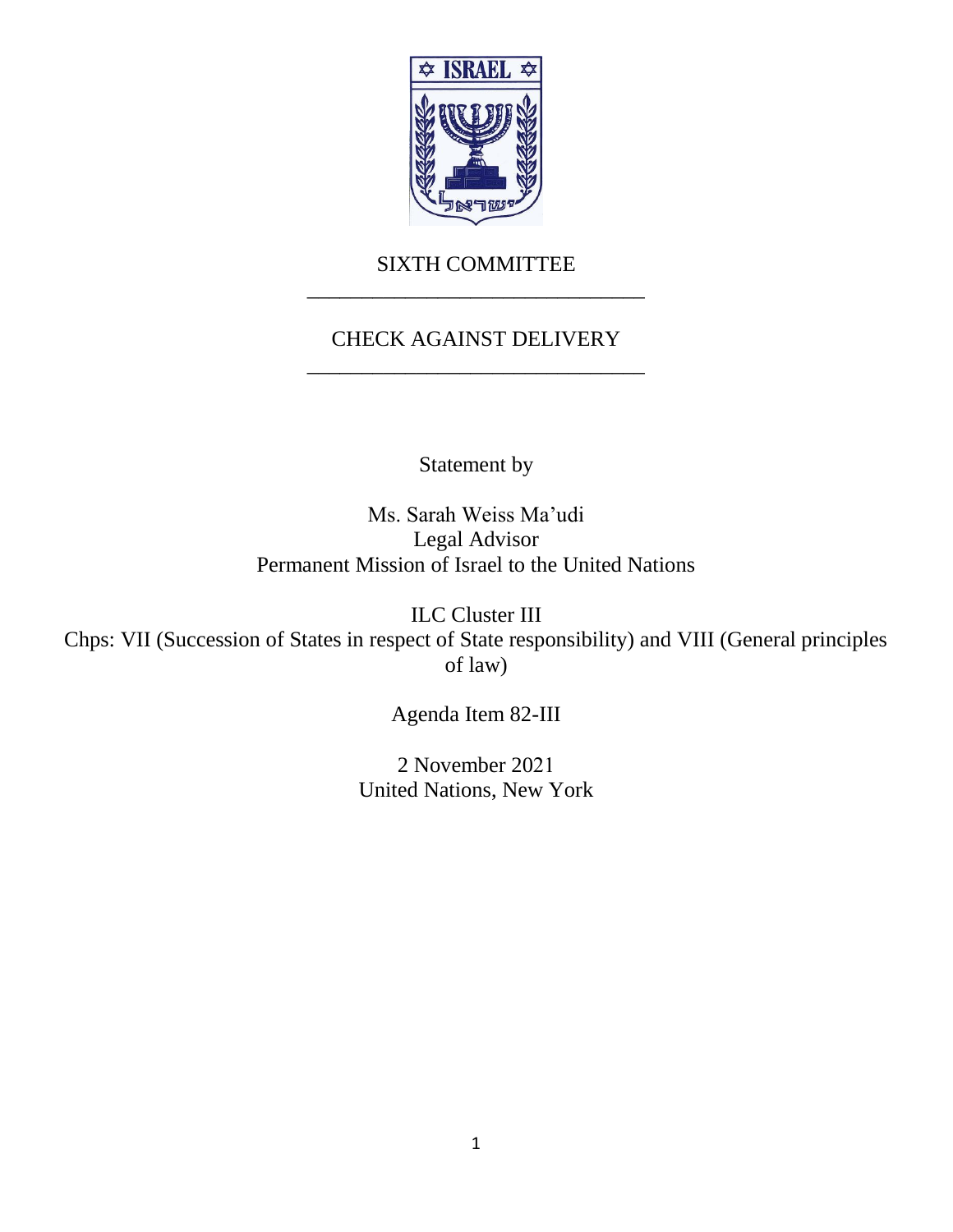Madame Chair,

Starting with the topic "**General principles of law**", Israel would like to thank the Special Rapporteur for his first two reports, which provided useful information about this source of international law.

Regarding the issue of the relationship between different sources of international law, Israel shares the view expressed by several States that general principles of law may be considered and applied – if relevant – only where no treaty rule or customary international law applies to a given situation. Israel believes that such recourse to general principles would be consistent with the jurisprudence of the International Court of Justice and the intention of the drafters of the Court's Statute.

With regard to Draft Conclusion 2, Israel agrees with the Special Rapporteur and numerous States that the term "civilized nations" is archaic and should be replaced with a more suitable term, such as "community of States" or "community of States as a whole". Israel believes that using the term "States" instead of "nations" is more appropriate, given that article 38(1)(c) of the ICJ Statute no doubt refers to the legal systems of States. This is also consistent with the text of Draft Conclusion 4.

#### Madame Chair,

As for the proposed Draft Conclusion 3(a), Israel agrees with the Commission that there are general principles which may be derived from national legal systems. With regard to Draft Conclusion 4(a), Israel believes that a principle could be considered as 'general' per se only if it is to be found in an overwhelming number of legal systems of States belonging to diverse legal traditions. This is also consistent with the text of proposed Draft Conclusion 5, which correctly calls for a rigorous comparative analysis of State practice.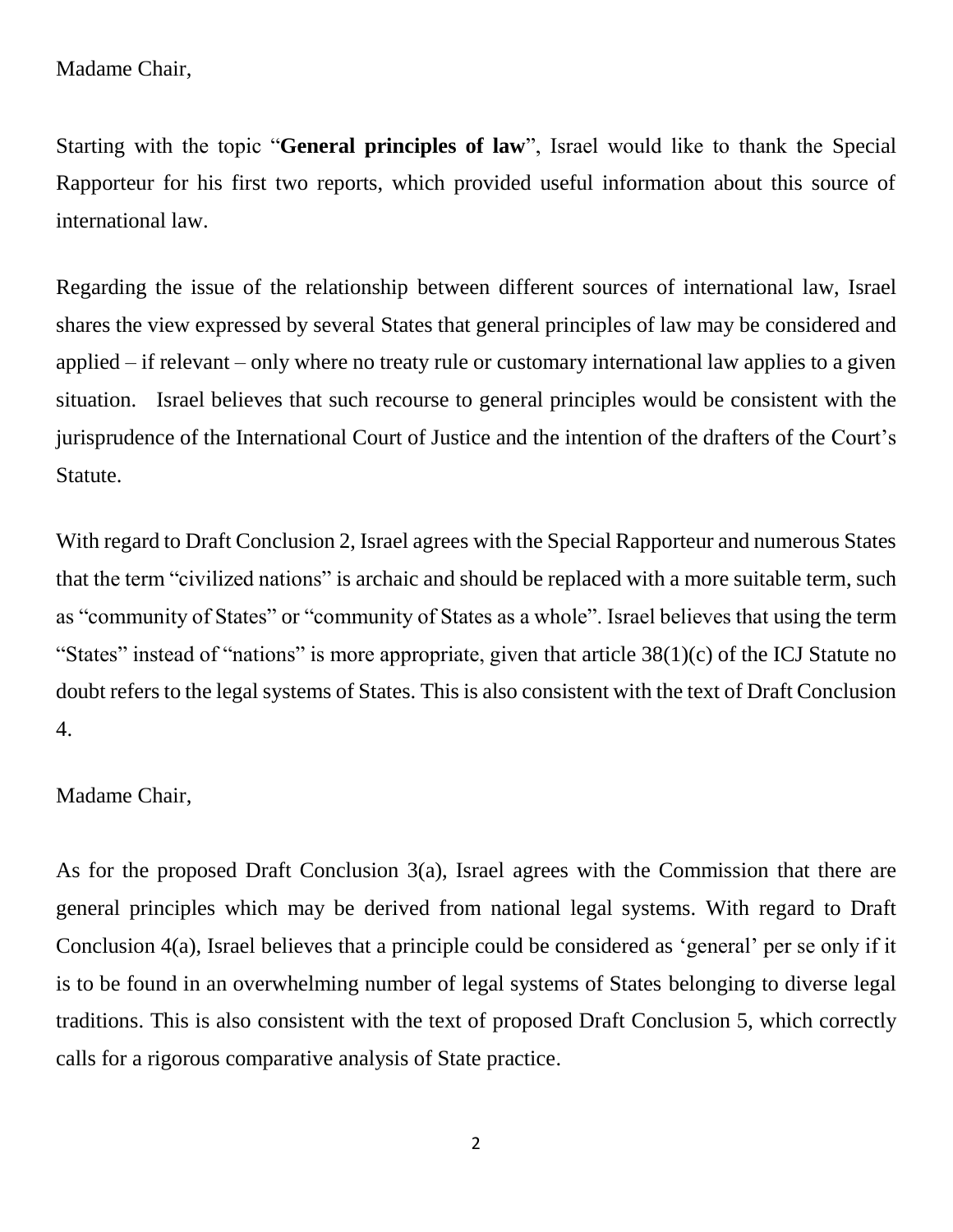Concerning the term "other relevant materials" proposed in connection with Draft Conclusion 5(3), Israel believes that this term is too vague, and might give way to overly broad interpretation. Israel suggests that the said draft conclusion, or the commentary thereto, clarify what the term "other relevant materials" may include. In any case, this category should include only materials that clearly represent the authoritative legal view of the relevant State.

#### Madame Chair,

With regard to Draft Conclusion 3(b) and the proposed category of general principles of law that may have developed within the international legal system, Israel strongly believes that there is insufficient State practice to suggest or to demonstrate the existence of such a category. The Special Rapporteur himself has acknowledged the dearth of State practice in this regard as well, and the Commission should take this fact into consideration. Moreover, this category does not seem to be supported also by the *travaux préparatoires* of Article 38(1)(c) of the Statute of the International Court of Justice, which discusses general principles formed within domestic legal systems.

Israel further notes in this vein that the question of the existence of such a category is the subject of significant disagreement among Member States and even within the Commission itself. In Israel's view, the very fact that there is significant divergence amongst States concerning the very existence of such a putative source of international law - and not merely disagreement regarding its nature or contours – calls for extreme caution when considering this matter. This may well be -- in and of itself – a sufficient reason not to consider principles of this so-called 'second category' as a source of international law.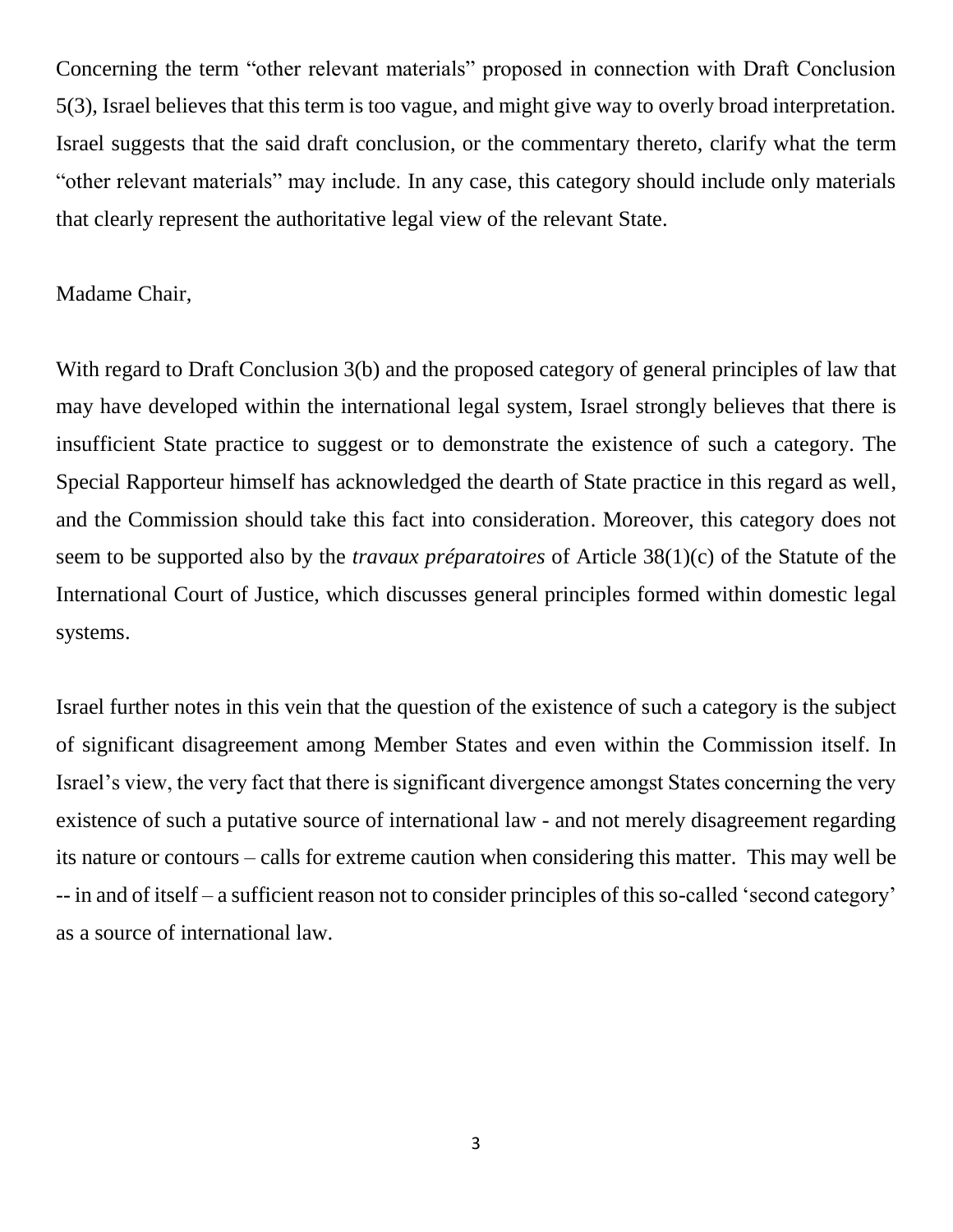#### Madame Chair,

The inherent problems associated with the suggested category of "general principles of law formed within the international legal system" become even more evident in Draft Conclusion 7, which proposes ways to identify such principles. The suggested criteria – which are supported by scant relevant State practice -- conflate the source of general principles of law with other sources of international law, namely, international treaties and customary international law. In their current form, the suggested criteria risk undermining basic tenets of international treaties and customary international law, as well as the foundational principle of State sovereignty that underlies them.

One difficulty exposed by Draft Conclusion 7 is found in paragraphs (a) and (b) of that Draft Conclusion, which appear to suggest that general principles of international law may emerge from -- or overlap with -- rules of conventional or customary international law. In so doing, these paragraphs appear to conflate these sources of international law, which are – in Israel's view – very much distinct.

With regard to the first criterion mentioned in Draft Conclusion 7(a), -- which refers to principles widely recognized in treaties and other international instruments -- this criterion could be interpreted as allowing for the application of certain treaty provisions to States which are not parties to the treaty in question. Such an interpretation would undermine the foundational principle of international law that States are bound by a treaty only to the extent that they had agreed to be bound.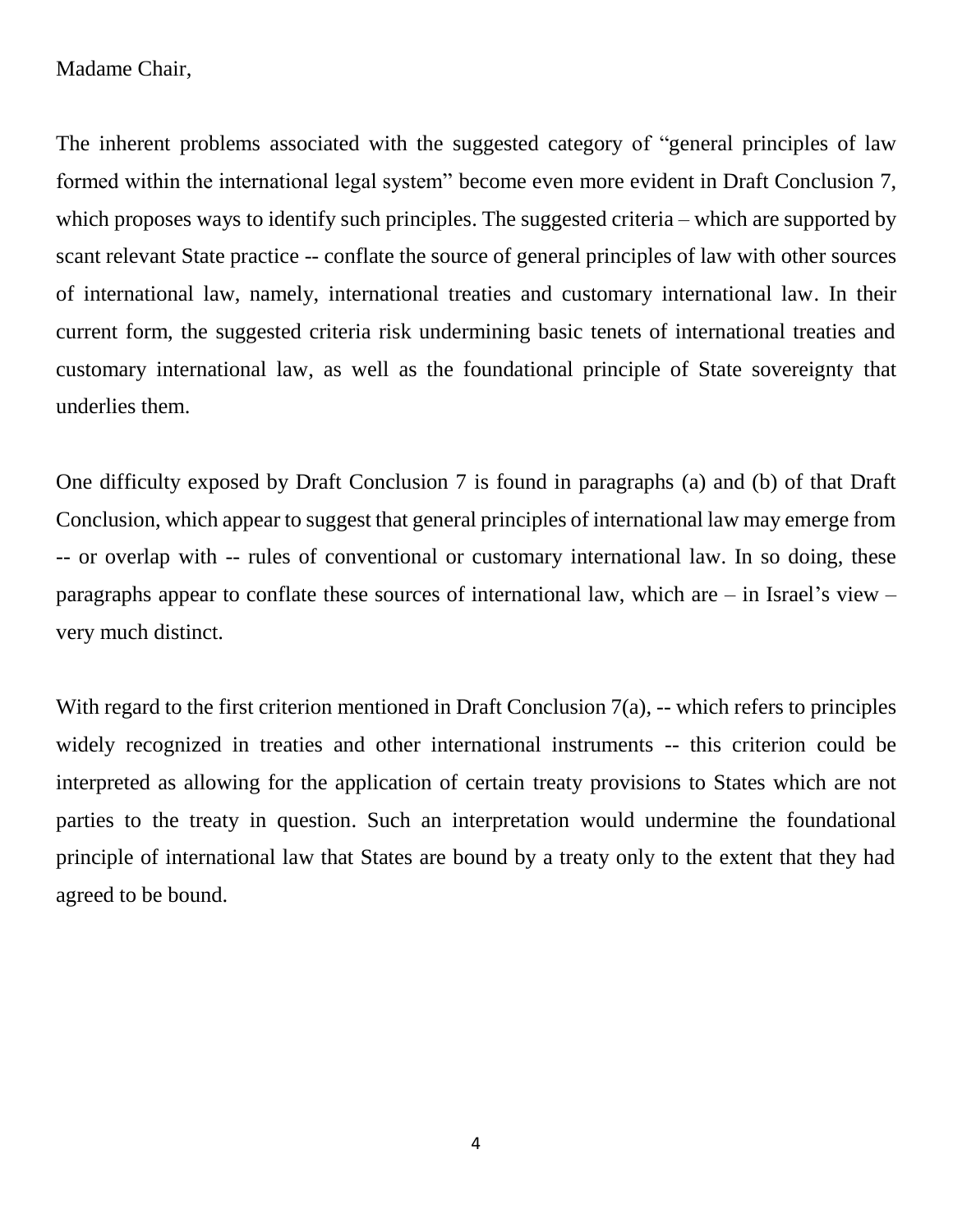Moreover, the term "other international instruments" is extremely vague. The Special Rapporteur's suggestion that general principles may be found in UN General Assembly resolutions is highly problematic, not least given their largely political – rather than legal – nature. Indeed, the International Court of Justice - including in the *Marshall Islands* case - has stressed that great caution is required before assigning any normative value to such resolutions. The limited value of resolutions and the caution that is required in evaluating them has also been recognized by the Commission itself in its work on the identification of customary international law.

#### Madame Chair,

Turning now to the second identification criterion in draft conclusion 7(b), which refers to principles that underlie general rules of conventional or customary international law, we believe that this proposed criterion presents difficulties similar to those we noted earlier regarding possible recourse to treaties. Indeed, we believe this draft conclusion contains even more inherent flaws. Firstly, the proposed criterion is too vague, and could give way to reading ideas into treaties that do not actually exist therein, supporting arguments that customary law dictates more than what accepted State practice does. These possible implications risk undermining the framework of treaty law and customary rules, and risk inviting subjective interpretations that jeopardize overall legal stability and predictability.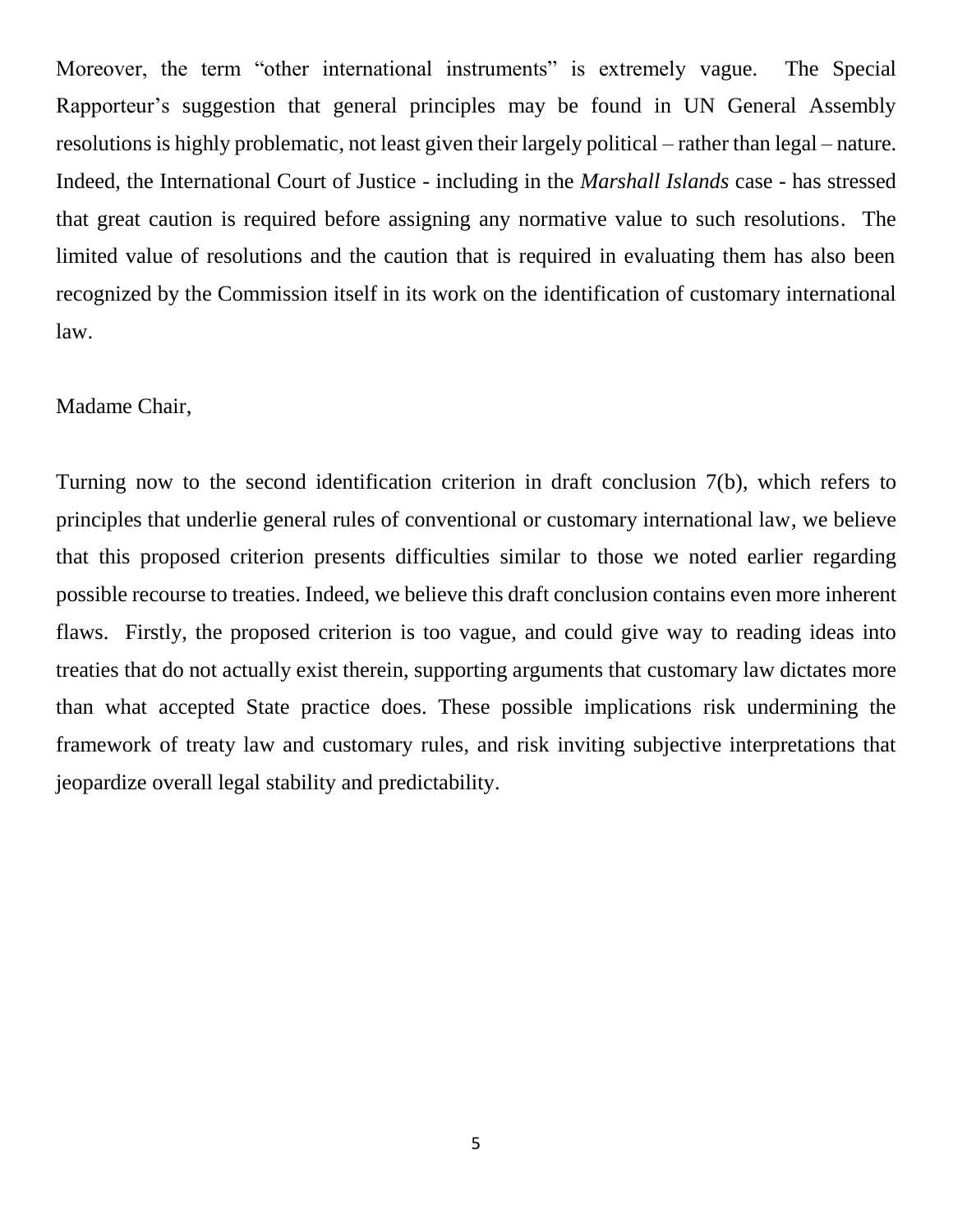Furthermore, it is worth noting that customary rules do not necessary apply universally. This is particularly true in situations where there is a persistent objector to a certain rule. In this context, Israel recalls that the persistent objector is a well-established concept in international law, and is recognized by the Commission itself in the context of its work on the topics of "Identification of customary international law" and "Peremptory norms of general international law (*jus cogens*)". Draft Article 7(b) could be read to suggest that a general principle may be deduced from customary rules, potentially circumventing -- in an unacceptable manner– the persistent objector rule. This issue raises an important question, which the Commission should explore, of whether general principles of international law apply to States that have expressly rejected them.

With regard to the third criterion in Draft Conclusion 7(c), which refers to principles inherent in the basic features and fundamental requirements of the international legal system, Israel believes that this notion is extremely vague and subjective, and lacks a basis in State practice accepted as law. Moreover, we believe that this notion risks undermining the well-established framework of the sources of international law, laid on in article 38(1) of the ICJ Statute.

In light of the above, Israel would advise the Commission to give very careful consideration to the question whether the so-called 'second category' of general principles should be pursued if at all, and how it may be justified and identified.

### Madame Chair,

Finally, on this first topic, with regard to Draft Conclusion 8(2), Israel believes that only final or otherwise definitive decisions of higher courts should be taken into account in the context of determining whether the judicial system of a State has, indeed, recognized the existence and content of a given general principle of law.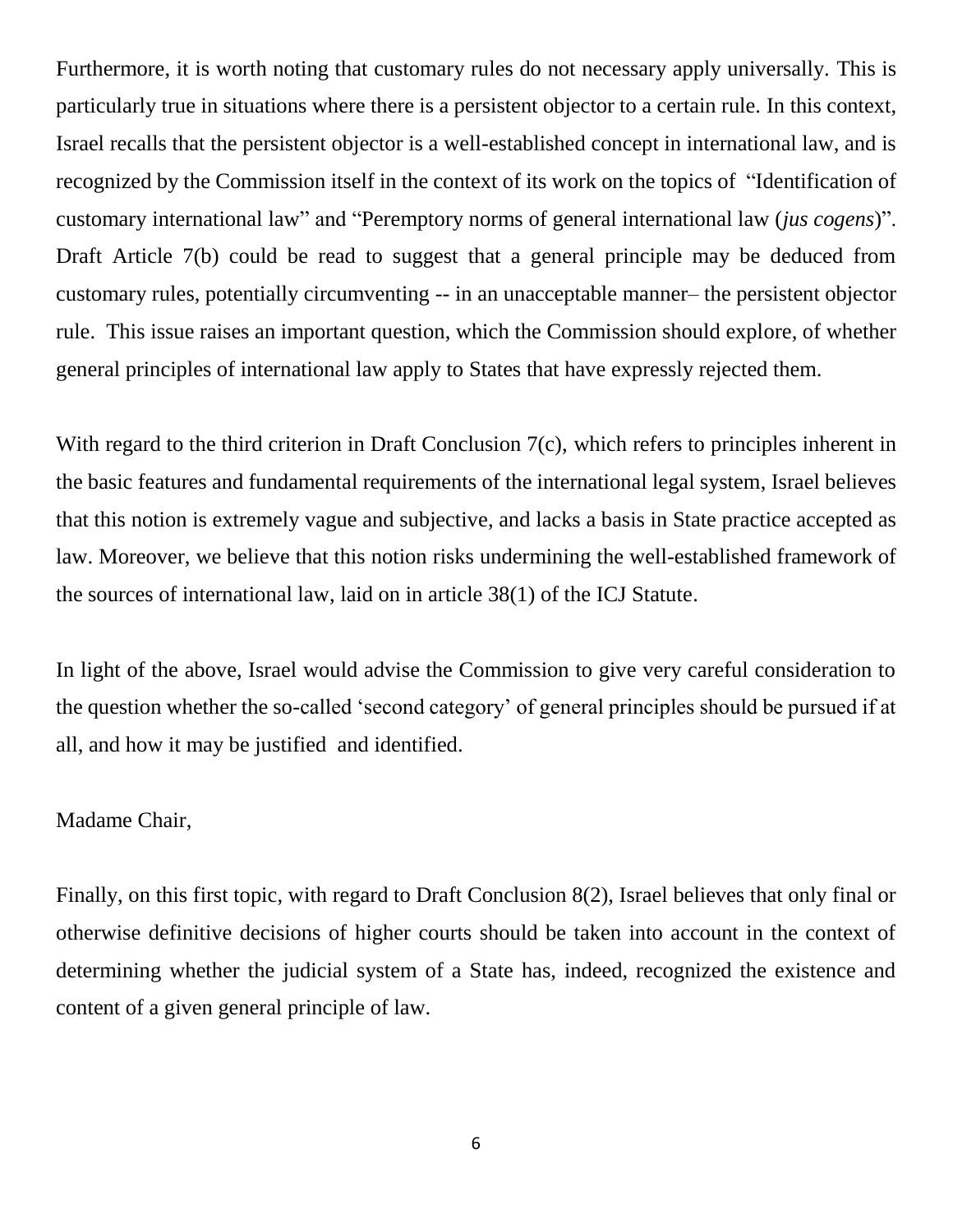Madame Chairperson,

Turning now to the topic of "**Succession of States in respect of State Responsibility**", Israel would like to express its appreciation to the International Law Commission and to the Special Rapporteur, Mr. Pavel Sturma, for their work thus far.

At the same time, Israel has reservations with regard to the approach followed in connection with this topic. Israel is of the view that the Commission is at its best when -- per the accepted approaches of international law -- it takes on topics where there is a well-developed body of State practice and jurisprudence that require refinement or clarification. It follows that the Commission should choose topics of general international law that are of interest and utility to States, and which do not give rise to strong objections.

Madame Chair,

With regard to the Fourth Report on this topic, Israel is concerned with the approach adopted by the Special Rapporteur therein, according to which "the requirement of general practice as an element of identification of customary international law cannot be applied too strictly".1 Israel urges the Commission to uphold the accepted methodology for the determination of rules of customary international law, which was only recently embodied in the Commission's conclusions on that topic.

An additional point of concern is the lack of clarity concerning the Special Rapporteur's approach to the scope of this project. In that respect, Israel urges the Special Rapporteur to refrain from taking positions on related -- but distinct -- areas of law, such as the law of state responsibility itself.

 $\overline{a}$  $1$  A/CN.4/743, para. 20.